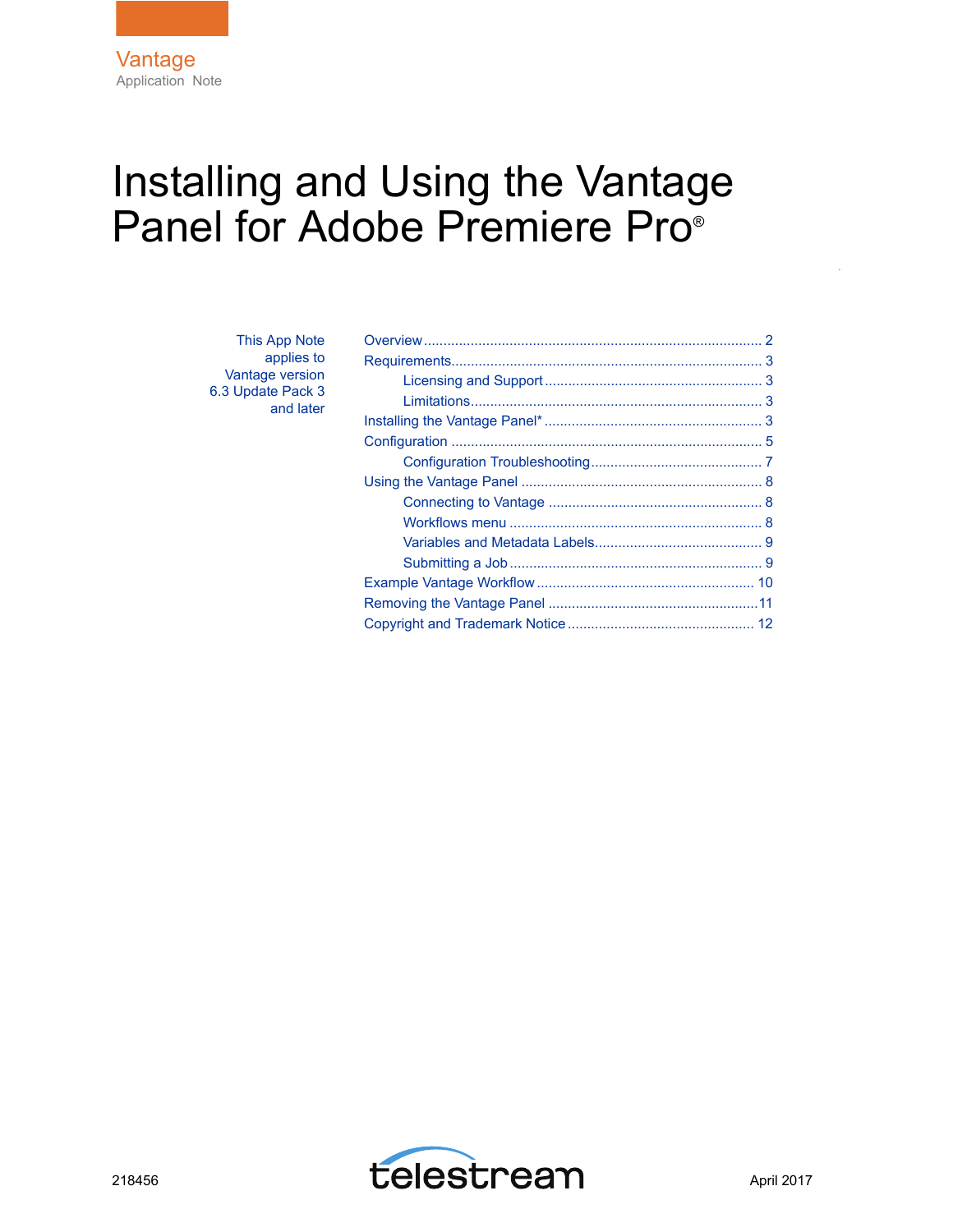## <span id="page-1-0"></span>**Overview**

The Vantage Panel for Adobe Premiere Pro® is a free add-on panel that you can add to the Adobe Premiere Pro UI to send a sequence directly to Vantage.

Using the Vantage Panel simplifies interaction between Adobe Premiere Pro and Vantage. With the Vantage Panel you can submit an Adobe Premiere Pro project together with variables and metadata to Vantage for processing, including automatic interaction with Adobe Media Encoder to flatten and export the sequence to a file.

Specifically, the Vantage Panel allows you to:

- **•** Submit an Adobe Premiere Pro sequence directly to your Vantage system without leaving the editing environment.
- **•** Select the Vantage workflow to which you want to submit the job
- **•** Input values into Vantage metadata variables associated with the job submission.

### **Adobe Premiere Pro Process Workflow**

- **1.** From Adobe Premiere Pro use the Vantage Panel to send an edit sequence and associated metadata directly to a Vantage workflow.
- **2.** The Vantage Adobe Panel first flattens the sequence using a predefined Adobe Media Encoder preset, writing the flattened file to a network location accessible to the Vantage domain (see the [Configuration](#page-4-0) section for details about defining the preset and folder location).
- **3.** When the flattened sequence file is complete, the Vantage Panel sends a submit message containing the selected Vantage workflow, the location of the flattened file and any required metadata variable values directly to Vantage for processing.

#### **Vantage Panel for Adobe Premiere Pro Process Flow**



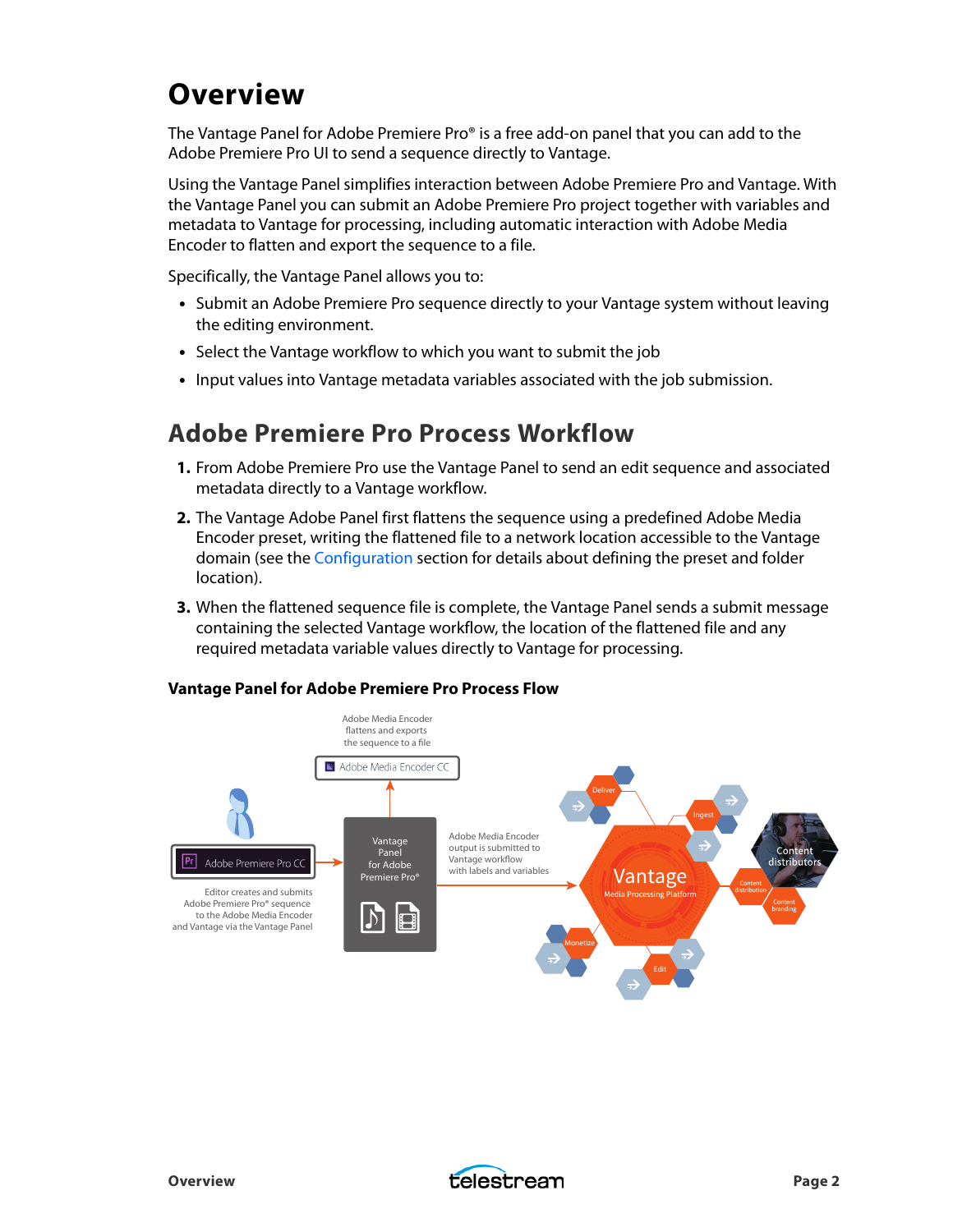## <span id="page-2-1"></span>**Requirements**

In order to use this panel you will need:

Adobe System:

- **•** Adobe Premiere Pro CC 2015 (or later) installed and operating
- **•** Vantage Panel for Adobe Premiere Pro® CC 2015 (or later)
- **•** System requirements for Adobe Premiere Pro can be found a[t](https://helpx.adobe.com/premiere-pro/system-requirements.html#Adobe%20Premiere%20Pro%20CC%20(2015)%20system%20requirements%20and%20language%20versions) [https://helpx.adobe.com/premiere-pro/system-requirements.html](https://helpx.adobe.com/premiere-pro/system-requirements.html#Adobe%20Premiere%20Pro%20CC%20(2015)%20system%20requirements%20and%20language%20versions)

Vantage System:

- **•** Vantage 6.3 Update Pack 3 (or later) running on a separate server
	- **–** Vantage SDK Service (installed by default)

### <span id="page-2-0"></span>**Licensing and Support**

- **•** Adobe Premiere Pro CC 2015 is purchased from and licensed by Adobe.
- **•** Vantage is purchased from and licensed by Telestream.
- **•** Support for the Vantage Panel for Adobe Premiere Pro® CC is provided by Telestream. If Telestream determines that an issue requires Adobe support, Telestream will refer the customer to Adobe.

### <span id="page-2-2"></span>**Limitations**

- **•** Each instance of the Vantage Panel for Adobe Premiere Pro® CC works with one Vantage domain at a time.
- **•** This app note describes functionality of Vantage 6.3 Update Pack 3 with the Vantage Panel for Adobe Premiere Pro® version 1.0. Features may differ if you have different versions.
- **•** The Metadata Label entry feature is currently not supported in version 1.0.

## <span id="page-2-3"></span>**Installing the Vantage Panel\***

Follow the steps below to install the Vantage Panel on your Adobe Premiere Pro CC system. Before installing make sure that:

- **•** Your INTERNET connection is working.
- **•** The Creative Cloud desktop app is installed with File Syncing turned on.
- **1.** Open the Adobe Premeire Pro CC application.
- **2.** From the Window menu, select Browse Add-Ons from the drop-down menu. Adobe's Creative Cloud Add-ons web page will open in your default browser.
- **3.** From Adobe's Creative Cloud Add-ons web page, search for Vantage.
- **4.** Select the Vantage add-on for Premiere Pro CC, and click on the Free button just below the panel name. The Vantage panel downloads and installs automatically.
- **5.** Proceed to the [Configuration](#page-4-0) section of this guide.



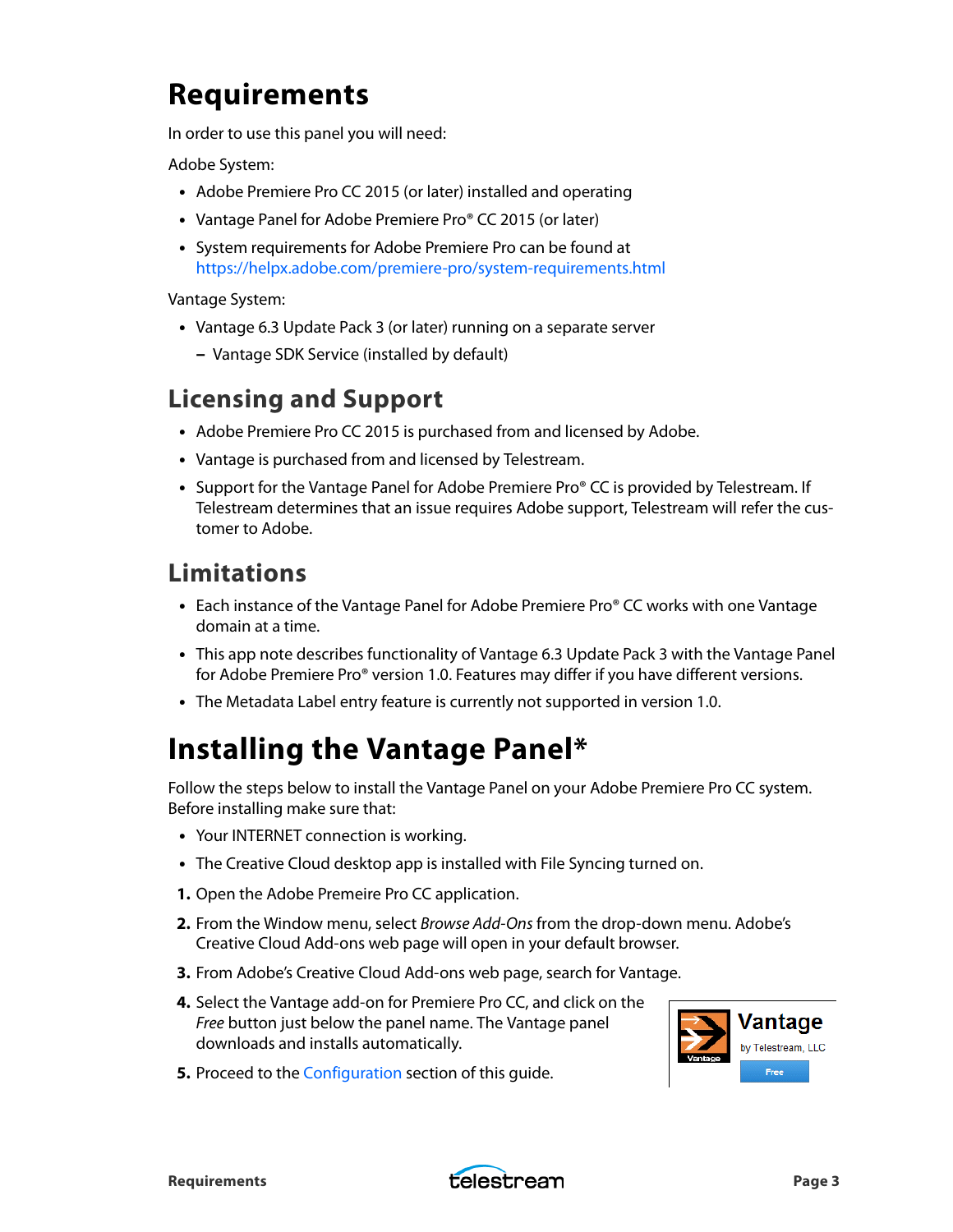**\*Note:** Adobe Extension Manager installations are not supported.

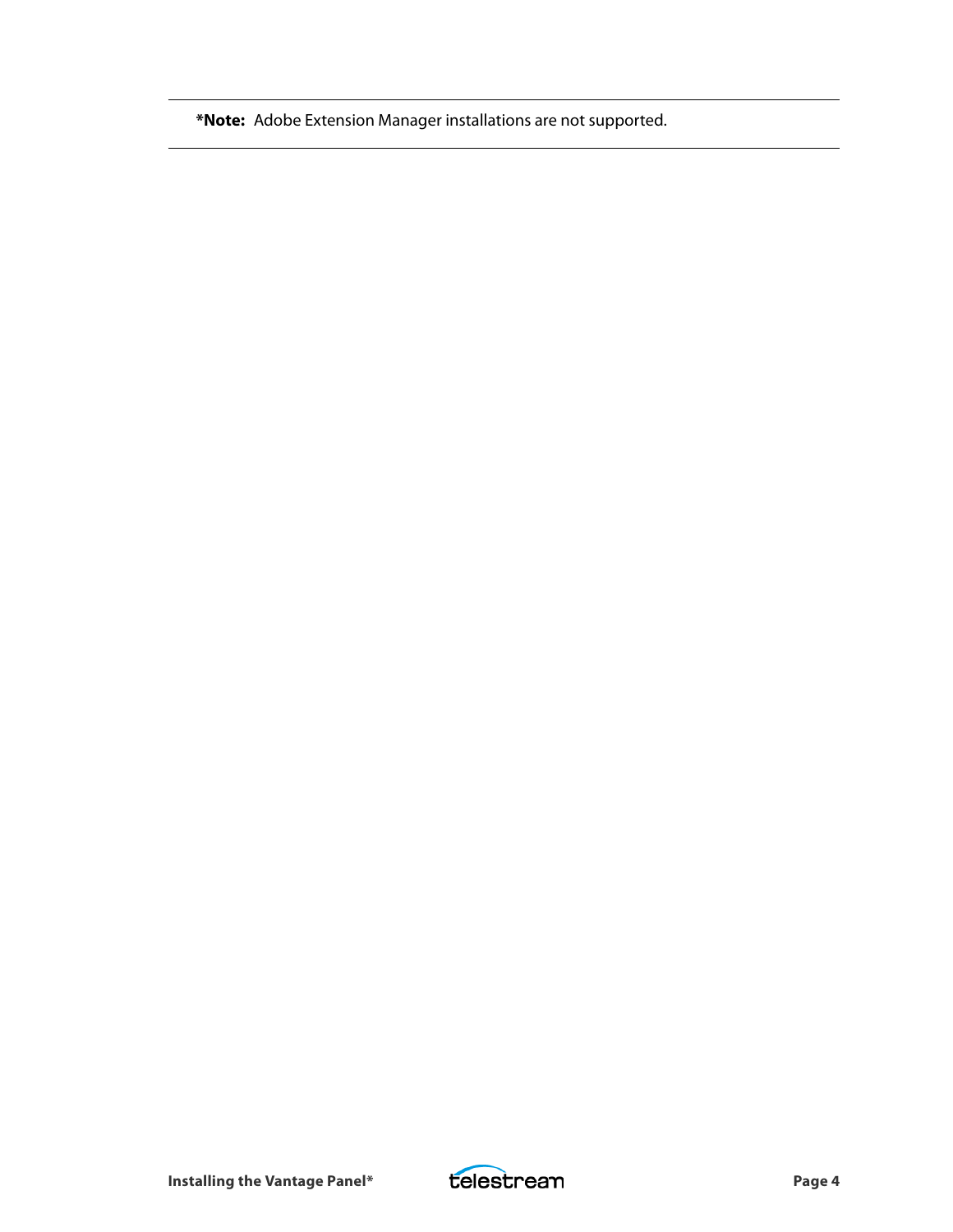## <span id="page-4-0"></span>**Configuration**

After the Panel is installed you will need to set up the configuration parameters that apply to your specific system setup. The Vantage administrator can do this by updating the Panel's configuration file (vantage\_config.json shown below) with the appropriate values for the required parameters shown below:

**"vantageDomain"**—The Vantage domain IP Address or fully qualified DNS name

**"exportPathLocal"**—This is a 'local' folder path, from the perspective of Adobe Media Encoder, where Media Encoder will write the flattened sequence to be processed by Vantage. It can be a mapped drive letter on a Windows system or a network connected volume on a Mac OS X system.

**"exportPathAlias"**—This is a network path alias, from the perspective of Vantage, to the flattened sequence file exported by the Adobe Media Encoder. This reference will be used by Vantage to read and process the exported file. Vantage will require full read permissions.

**"exportPreset"**—This is a local path, from the perspective of Adobe Media Encoder, to the Media Encoder preset used to flatten the sequence.

#### **Sample vantage\_config.json file for Adobe Premiere Pro CC installed on Windows System**

```
{
"vantageDomain": "http://vantage-node1:8676",
"exportPathLocal": "S:\\\\Share\\\\Panel",
"exportPathAlias": "\\\\\\\\vantage-node1\\\\Share\\\\Panel",
"exportPreset": " C:\\\\Users\\\\adminuser\\\\Documents\\\\Adobe\\\\Adobe Media 
Encoder\\\\9.0\\\\Presets\\\\.epr"
}
```
#### **Sample vantage\_config.json file for Adobe Premiere Pro CC installed on Mac OS X System**

```
{
"vantageDomain": "http://vantage-node1:8676",
"exportPathLocal": "/Volumes/Share/Panel",
"exportPathAlias": "\\\\\\\\vantage-node1\\\\Share\\\\Panel",
"exportPreset": "/Users/localadmin/Documents/Adobe/Adobe Media Encoder/9.0/Presets/
AdobeTest.epr"
}
```
Follow these steps to update the Vantage Panel configuration file:

**1.** The first time the Vantage Panel is launched from Adobe Premiere Pro CC, it self-generates the configuration file to be edited. From within Premiere Pro CC, select Window >Extensions > Vantage to launch the Vantage Panel. After the panel launches, close it immediately. This generates the vantage\_config.json configuration file that will need to be edited.

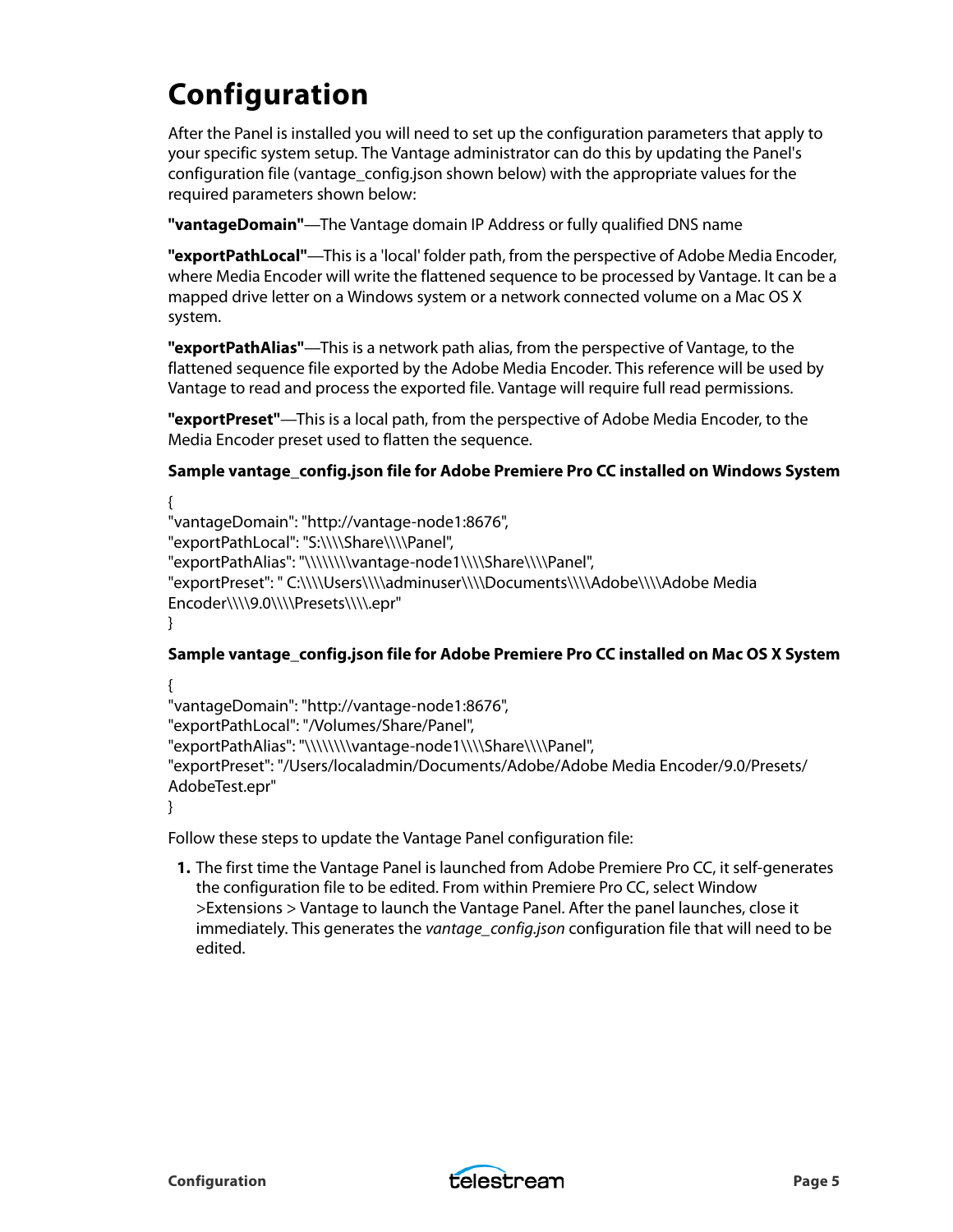**2.** Locate and open the vantage config.json configuration file in a simple text editor that does not add hidden control characters to the file:

On a Windows system the configuration file is located here:

```
C:\Users\[your user account]\Documents\Adobe\Premiere Pro
\[Premiere Pro version]\Pro-file-[your user account]
```
On a Mac OS X system the configuration file is located here:

```
/Users/[your user account]/Documents/Adobe/Premiere Pro/[Premiere 
Pro version]/Profile-[your user account]\vantage_config.json
```
**3.** Enter your Vantage IP Address or DNS host name. Change the value associated with "vantageDomain" to specify the server that hosts the Vantage SDK Service. Replace "vantage-node1" with your Vantage IP Address or DNS host name. In most Vantage installations the port number should not change:

```
Windows/Mac OS X— "vantageDomain": "http://[YOUR VANTAGE SERVER
HERE]:8676",
```
**4.** Enter a local path, from the perspective of the Media Encoder system, to the location where Adobe Media Encoder will write the flattened sequence. Change the value associated with "exportPathLocal" with a drive letter or mapped drive letter on a Windows system, or a connected volume on a Mac OS X system.

```
Windows-"exportPathLocal": "S:\\\\Share\\\\Panel",
```
Mac OS X— "exportPathLocal": "/Volumes/Share/Panel",

This location must be shared so that it can be accessed by Vantage.

**5.** Enter a network path alias, from the perspective of Vantage, to the flattened sequence file exported by the Adobe Media Encoder. This reference will be used by Vantage to read and process the exported file created by Media Encoder. Vantage will require full read permissions. This is the same location as in the previous step expressed as a UNC path:

```
Windows/Mac OS X- "exportPathUNC":
"\\\\\\\\myserver\\\\Users\\\\myusername\\\\myfoldername",
```
**6.** Finally, enter the path to the Adobe Media Encoder preset (EPR) file you plan to use to flatten the sequence. This can be a custom preset located in Adobe Media Encoder's preset folder or a system preset located in the systempreset folder:

Mac OS X System Preset— "exportPreset": "/Applications/Adobe Premiere Pro CC 2015/Adobe Premiere Pro CC 2015.app/Contents/MediaIO/ systempresets/3F3F3F3F4D6F6F56/HD 1080i 29.97, H.264, AAC 48kHz.epr"

Mac OS X Custom Preset— "exportPreset": "/Users/localadmin/Documents/ Adobe/Adobe Media Encoder/9.0/Presets/AdobeTest.epr"

Windows System Preset— "C:\\\\Program Files\\\\Adobe\\\\Adobe Media Encoder CC 2015\\\\MediaIO\\\\systempresets\\\\3F3F3F4D6F6F56\\\\HD 1080i 29.97, H.264, AAC 48kHz.epr"

Windows Custom Preset- "exportPreset": " C:\\\\Users\\\\adminuser\\\\Documents\\\\Adobe\\\\Adobe Media Encoder\\\\9.0\\\\ Presets\\\\.epr"

**Note:** Create and use custom Media Encoder presets that best support your desired workflow. Flatten sequences to uncompressed or a specific codec type that best meets

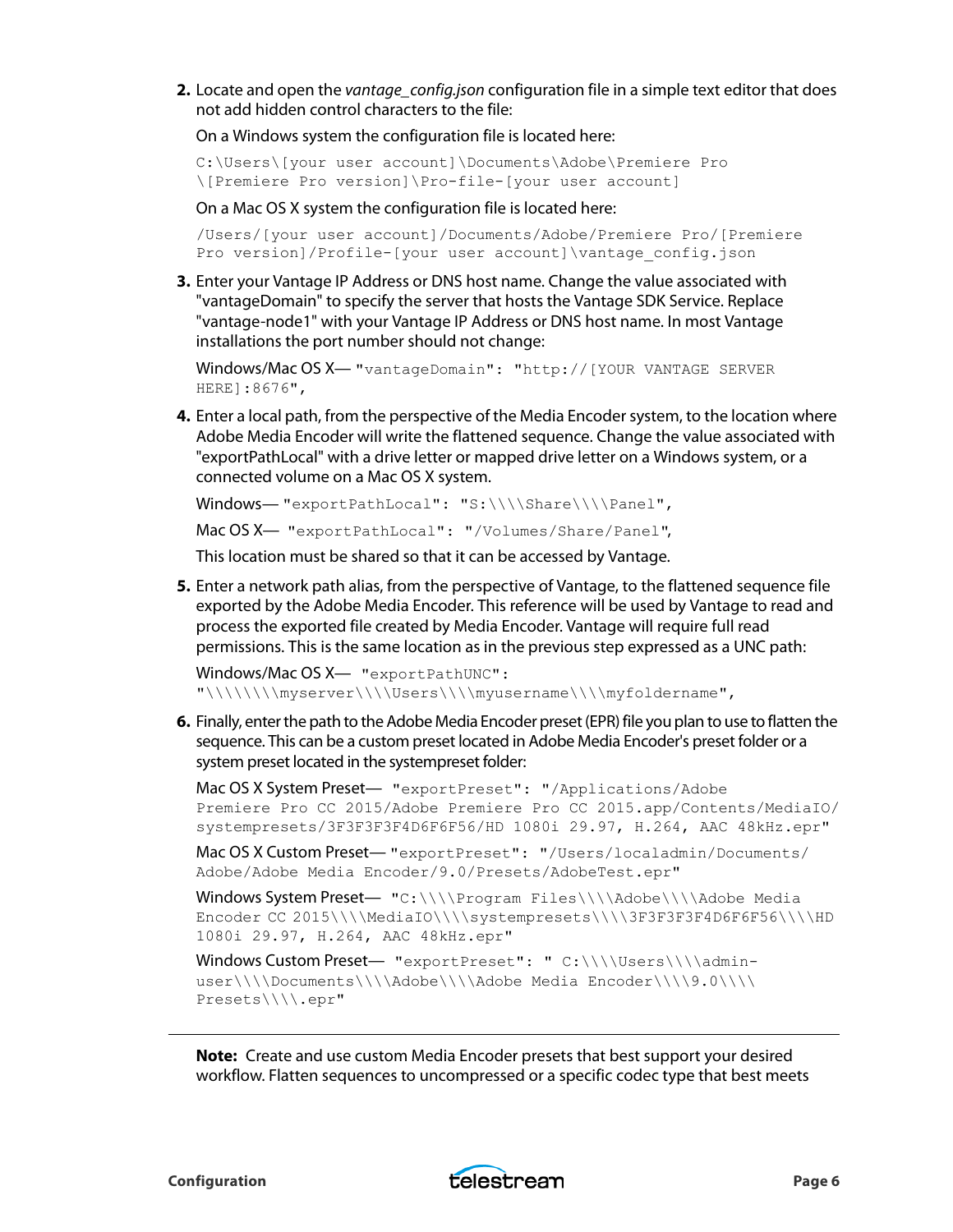your requirements. Consult Adobe Media Encoder help for details on creating custom presets.

**7.** Save the vantage\_config.json configuration file in its original location, and reopen the Vantage Panel from within Adobe Premiere Pro CC. (If the configuration is changed at any time, close and reopen the panel to import the changes.)

Once the configuration file is updated, the Vantage Panel will be correctly populated.

### <span id="page-6-0"></span>**Configuration Troubleshooting**

The following tips are provided to help you troubleshoot your Vantage Panel configuration.

### **Correct Use of Slashes**

For forward slashes (which are used on Mac OS X), a single slash should be used.

**Example:** /Volumes/HDD/Users/John/Desktop/Project

However for backward slashes, which are used on Windows and for UNC paths, four slashes are needed to represent a single slash.

**Example 1:** C:\\\\Share\\\\Subfolder

**Example 2:** \\\\\\\\hostname\\\\Share\\\\Subfolder

#### **Correct Use of Quotations Marks**

If the configuration file contains any curly quotation marks or other unexpected characters, the Vantage panel does not work and displays the following error message when it is started from within Adobe Premiere Pro.

#### **Panel Error Display**



To correct the problem, replace all curly quotation marks with straight quotation marks. See the file excerpts below for incorrect (red) and correct (blue) examples.

**Incorrect: "exportPathAlias": "\\\\\\\\qa-computer\\\\Share",**

**Correct: "exportPathAlias": "\\\\\\\\qa-computer\\\\Share",**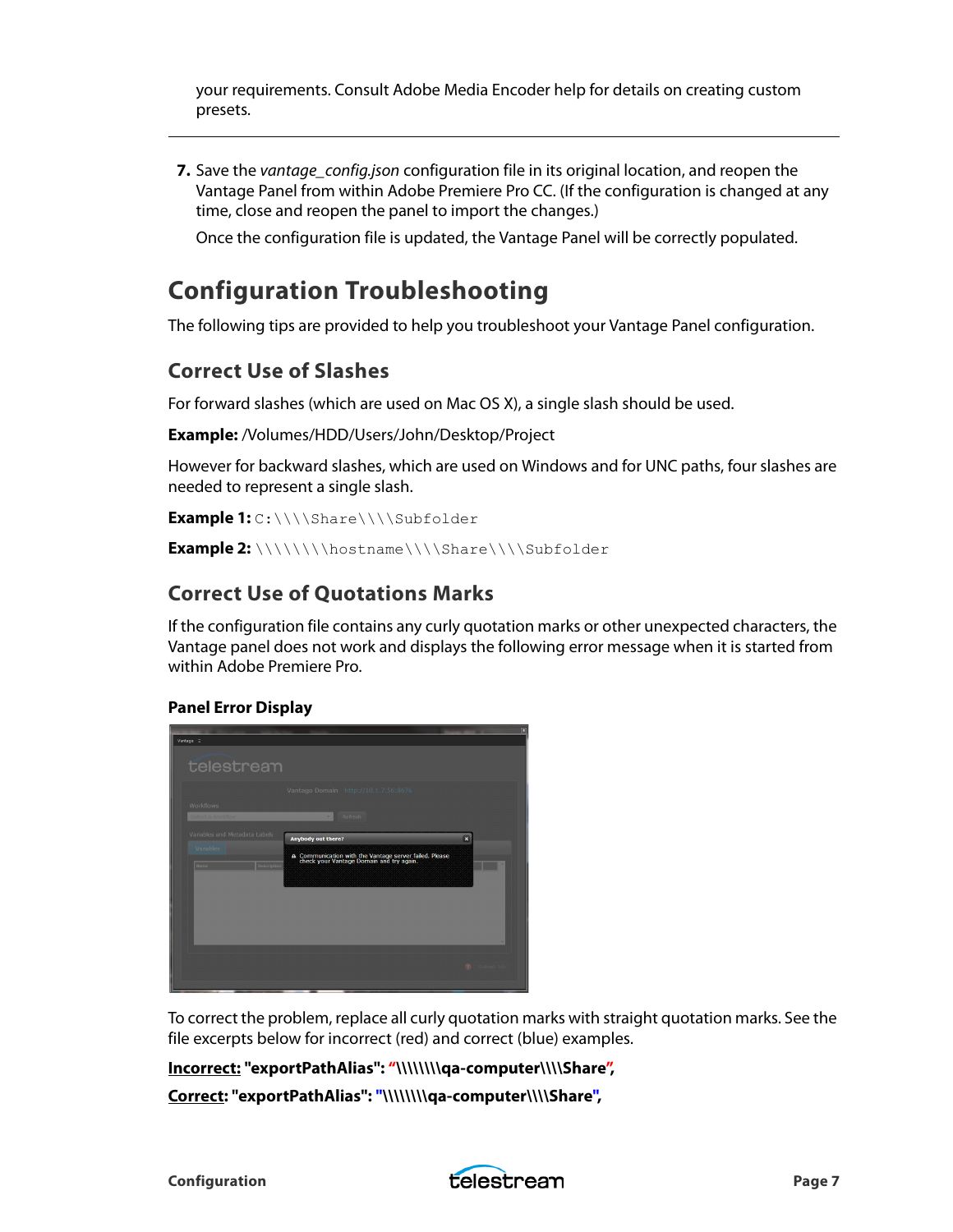## <span id="page-7-1"></span>**Using the Vantage Panel**

## <span id="page-7-0"></span>**Connecting to Vantage**

When the Vantage Panel is launched from within Premiere Pro CC, it automatically connects to the Vantage domain specified in the Panel's configuration file and populates the Workflows menu with all available Vantage workflows. To refresh the list of Vantage workflows contained in the Workflows menu, select the Refresh button.

#### **Vantage Panel**



### <span id="page-7-2"></span>**Workflows menu**

The Workflows drop-down menu displays all Active workflows (those in an Active ready state) in black text. Workflows that are in an Inactive state (unable to accept jobs) are displayed in gray text.

#### **Workflows Menu**

|                                                           | Vantage Domain http://10.0.7.56:8676 |         |       |  |
|-----------------------------------------------------------|--------------------------------------|---------|-------|--|
| <b>Workflows</b>                                          |                                      |         |       |  |
| Benchmarking (AS-02 Comprimato Lossless)                  | $\mathbf{A}$                         | Refresh |       |  |
|                                                           | $\alpha$                             |         |       |  |
| Benchmarking (OP1a Comprimato Lossy)                      | ٠                                    |         |       |  |
| Benchmarking (OP1a Lossless)                              |                                      |         |       |  |
| Benchmarking (OP1a Lossy STD Conversion 25i -<br>Tachyon) |                                      | Type    | Value |  |
| Benchmarking (OP1a Lossy STD Conversion 25i)              |                                      |         |       |  |
| Benchmarking (OP1a Lossy)                                 |                                      |         |       |  |
| Delivery-Simple                                           |                                      |         |       |  |
| <b>DeliveryOptions</b>                                    |                                      |         |       |  |
| DeliveryOptions (Variables)                               |                                      |         |       |  |
| False-True                                                |                                      |         |       |  |
|                                                           |                                      |         |       |  |
|                                                           |                                      |         |       |  |

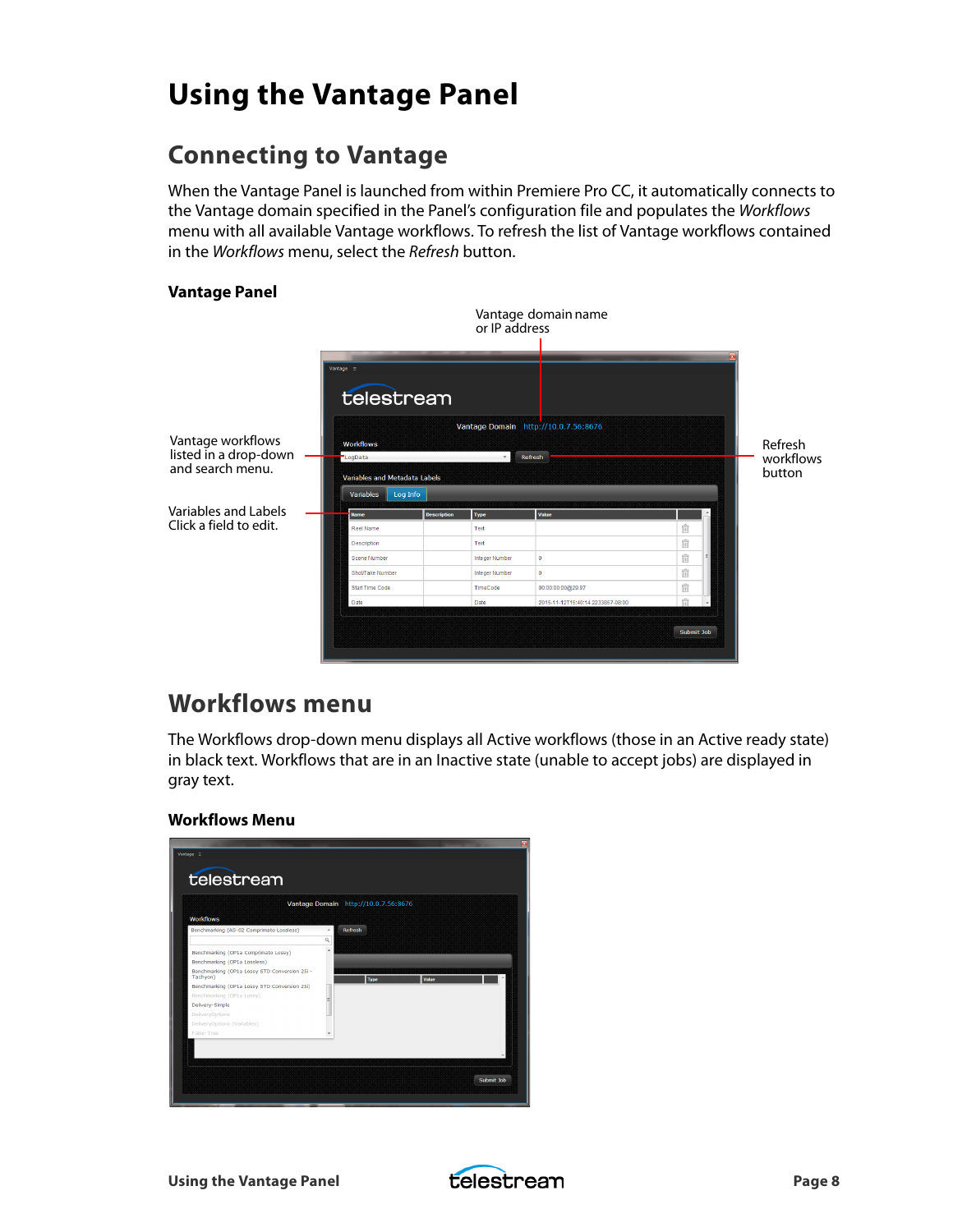### <span id="page-8-0"></span>**Variables and Metadata Labels**

When a workflow is selected, the Panel displays any associated metadata variables (with their default values) in the Panel's Variables and Metadata Labels section. You can change values by single-clicking a field and entering a new value within the Edit box.

#### **Edit Box**

| <b>Edit "Reel Name"</b>      |    |        |
|------------------------------|----|--------|
|                              |    |        |
| Enter the variable data here |    |        |
|                              |    |        |
|                              |    |        |
|                              | OK | Cancel |

### <span id="page-8-1"></span>**Submitting a Job**

Follow these steps to submit a sequence to Vantage:

- **1.** Open the Vantage Panel in Adobe Premiere Pro by selecting Windows > Extensions > Vantage.
- **2.** The Workflows tab is open by default when you open the panel. If not, select it.
- **3.** Use the Workflows drop-down menu to view and select from the Active workflows, or type in the name of the workflow to display a filtered list.
- **4.** In the Variables section, enter variable values that you want to pass to the selected Vantage workflow.
- **5.** When all parameters have been entered, click the Submit Job button.

Adobe Media Encoder will flatten the sequence using the predefined Media Encoder preset, writing the flattened file to a network location accessible to Vantage. The file is then submitted to Vantage for processing by the selected workflow using the variable and metadata label values you specified.

**Note:** If a sequence is deleted while the AME task is running, the job will not be submitted to Vantage. To avoid this issue, do not delete a sequence until the AME task is complete.

**6.** You can view the status of your job using any installed Vantage web or client application. See the Vantage User's Guide for details about job status views [\(http://www.telestream.net/](http://www.telestream.net/pdfs/user-guides/Vantage-UserGuides/Vantage-User-Guide.pdf) [pdfs/user-guides/Vantage-UserGuides/Vantage-User-Guide.pdf](http://www.telestream.net/pdfs/user-guides/Vantage-UserGuides/Vantage-User-Guide.pdf)).

**Note:** If the required codec is not installed on the Adobe computer for Adobe Media Encoder to either consume or output a particular format, then Adobe Media Encoder will fall back to using the "Match Source" preset.

For example on a Windows system, if the input or output for Adobe Media Encoder is MOV, QuickTime must be installed (otherwise Media Encoder will revert to using "Match Source").

The machine may need to be rebooted after installing codecs, such as QuickTime.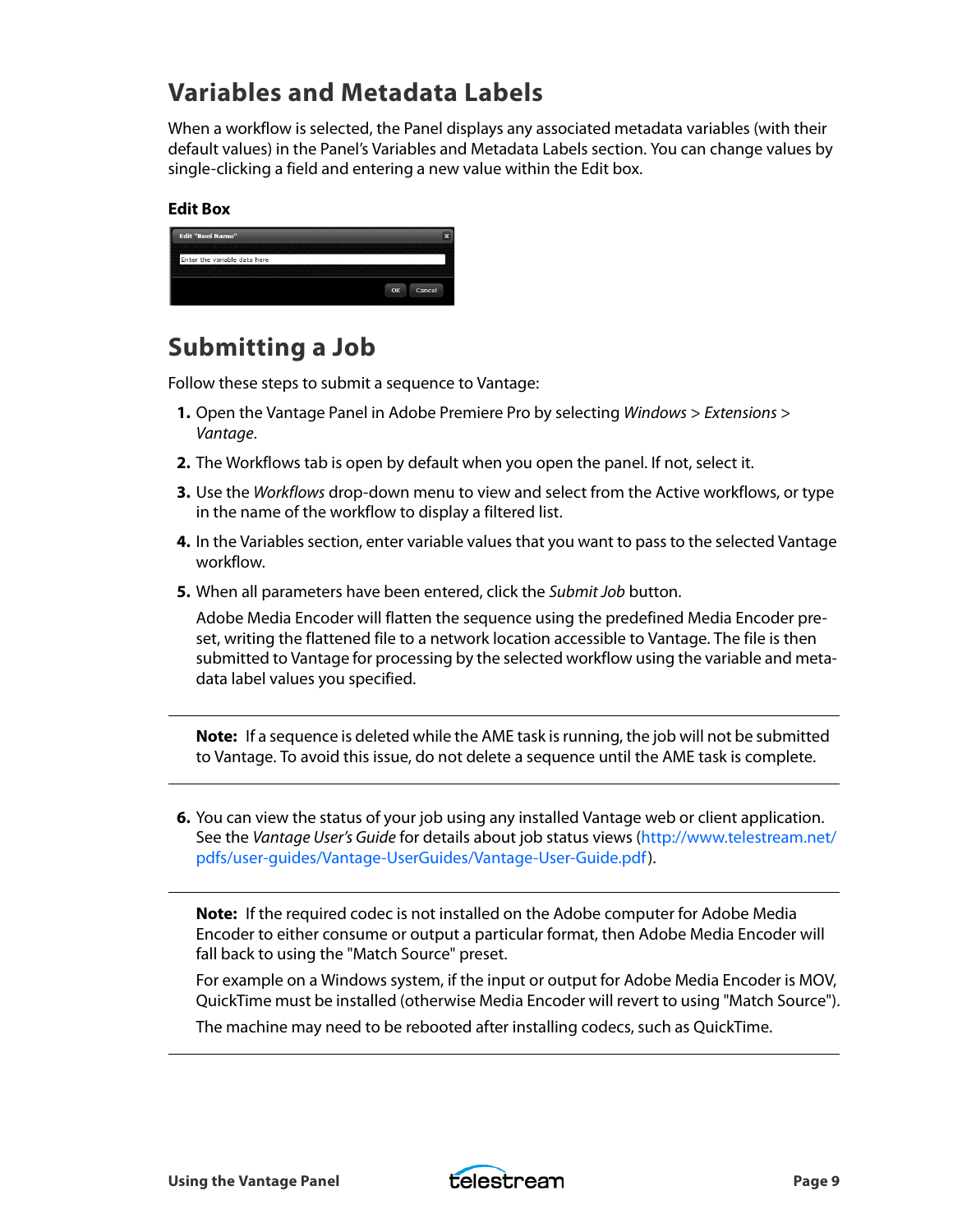## <span id="page-9-0"></span>**Example Vantage Workflow**

Before you can use Adobe Premiere Pro and Vantage together, you need to create Vantage workflows that accomplish what you want done with the source files prior to submitting them to Adobe Media Encoder. The following simple workflow example includes a Populate action that allows specifying variables and labels for adding to the source file. These are the key features of a workflow used with Adobe Premiere Pro and Vantage Panel:

- **1.** Start with an origin action, such as Receive, that receives the source file from Adobe Premiere Pro and applies the Original nickname to the file.
- **2.** Include additional actions, such as the Populate and Flip actions shown. These actions are optional according to your requirements.
- **3.** The variables and metadata labels you added via the Vantage Panel can be bound as needed to parameters in the actions for inclusion in the output file.

For more information on Vantage workflow creation, see the Vantage Workflow Designer Tours section in the Vantage User Guide ([http://www.telestream.net/pdfs/user-guides/Vantage-](http://www.telestream.net/pdfs/user-guides/Vantage-UserGuides/Vantage-User-Guide.pdf)[UserGuides/Vantage-User-Guide.pdf](http://www.telestream.net/pdfs/user-guides/Vantage-UserGuides/Vantage-User-Guide.pdf)).



#### **Example Vantage Workflow**

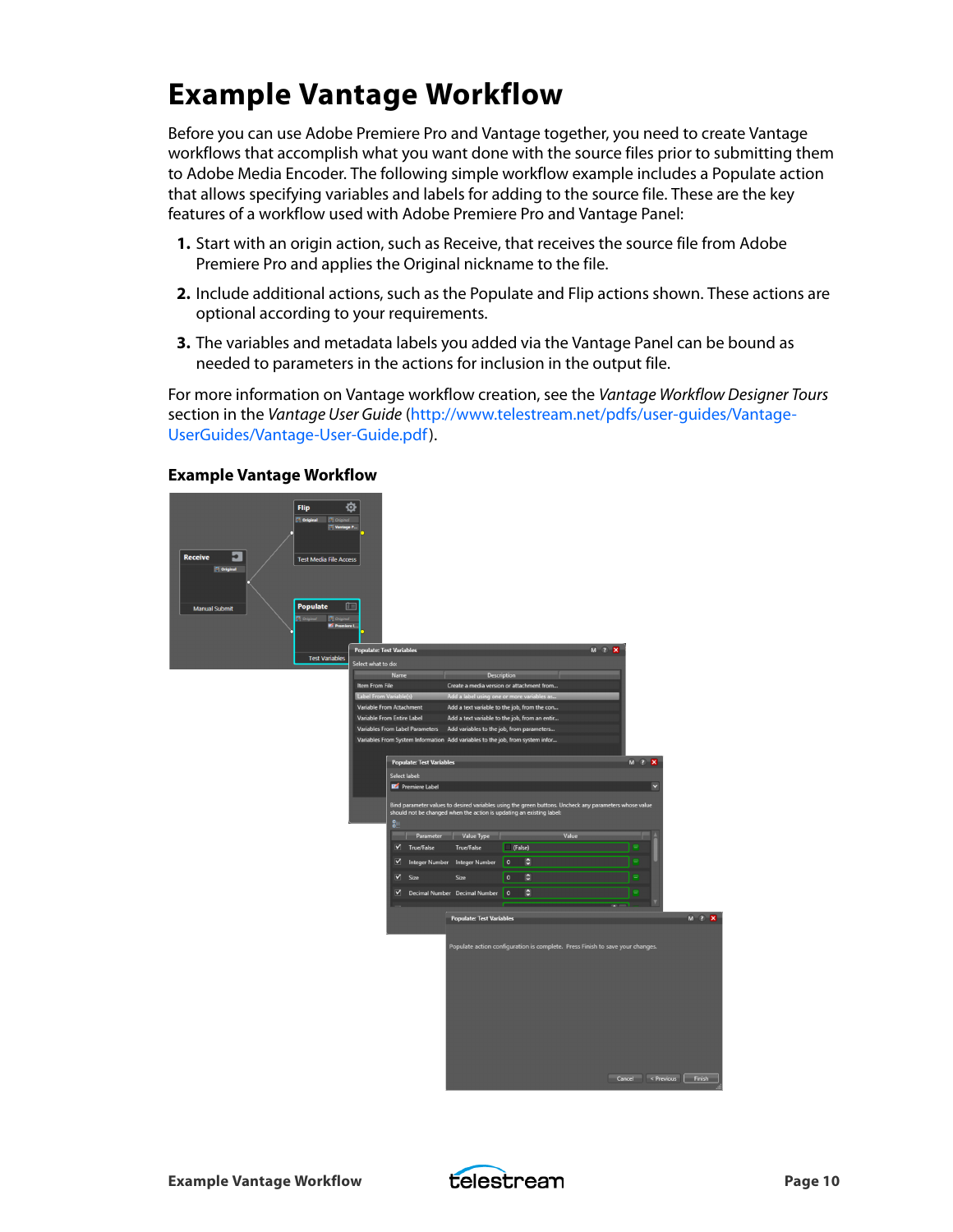## <span id="page-10-0"></span>**Removing the Vantage Panel**

If you want to remove the Vantage Panel add-on, follow these steps:

- **1.** Open the Adobe Premiere Pro CC application.
- **2.** From the Window menu, select Browse Add-Ons from the drop-down menu. Adobe's Creative Cloud Add-ons web page opens in your default browser.

| <b>3.</b> From Adobe's Creative Cloud Add-ons web page, locate My<br>Add-Ons, and select All your purchases and shared items<br>(shown at right). | My Add-ons             |
|---------------------------------------------------------------------------------------------------------------------------------------------------|------------------------|
| All add-ons currently installed or acquired will appear.                                                                                          | All your purchases and |
| 4. Select Remove from the Vantage listing.                                                                                                        | shared items           |
| The Vantage Panel is removed from Adobe Premiere Pro CC.                                                                                          |                        |
|                                                                                                                                                   |                        |